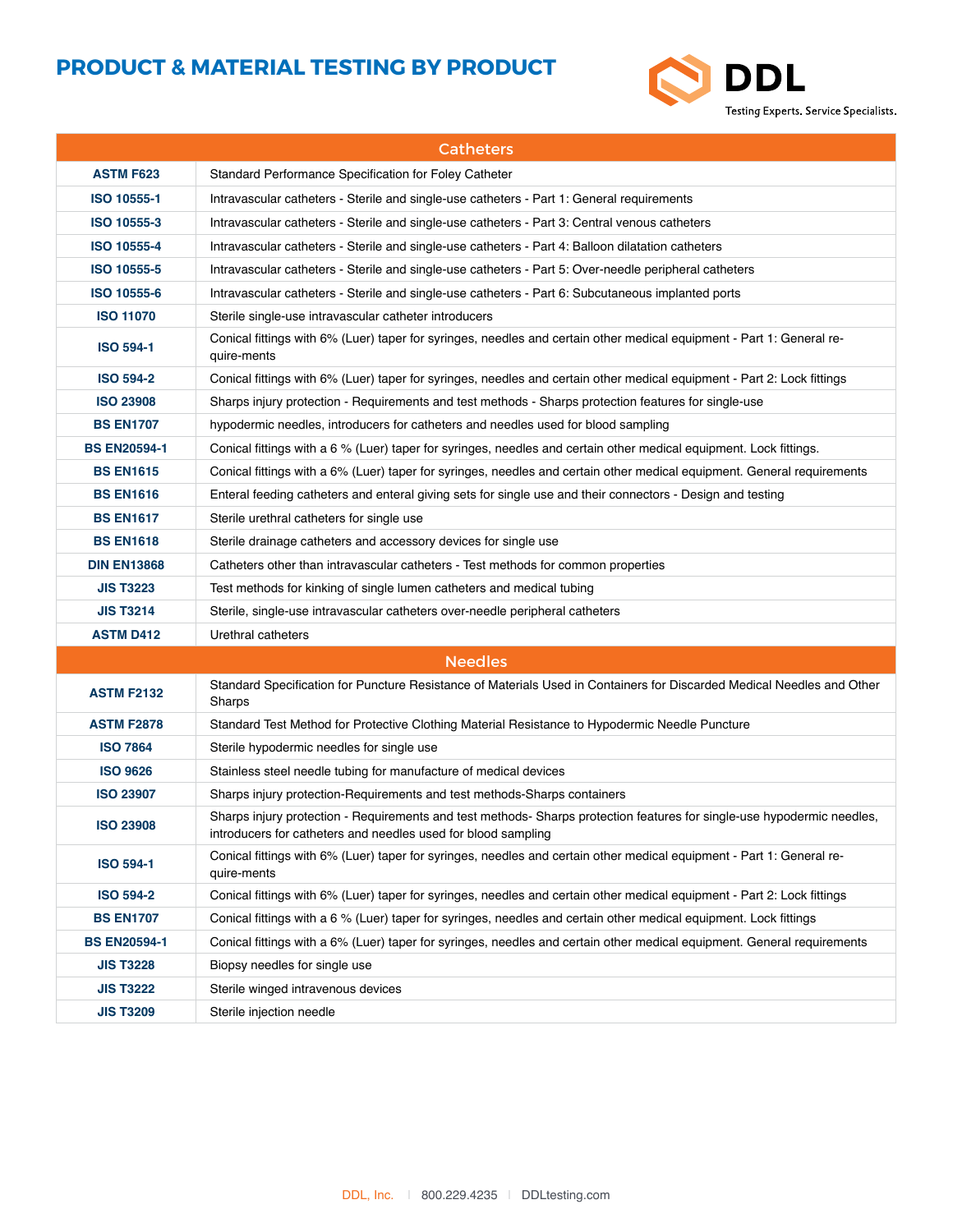

| <b>Thermoplastic Containers</b> |                                                                                                                                                                               |  |
|---------------------------------|-------------------------------------------------------------------------------------------------------------------------------------------------------------------------------|--|
| <b>ASTM 2463</b>                | Standard Test Method for Drop Impact Resistance of Blow-Molded Thermoplastic Containers (Procedure A - Static Drop<br>Height Method, Procedure B - Bruceton Staircase Method) |  |
| <b>ASTM 2659</b>                | Standard Test Method for Column Crush Properties of Blown Thermoplastic Containers                                                                                            |  |
|                                 | Fabrics/Tyvek                                                                                                                                                                 |  |
| <b>ASTM D751</b>                | <b>Standard Test Methods for Coated Fabrics</b>                                                                                                                               |  |
| <b>ASTM 1424</b>                | Standard Test Method for Tearing Strength of Fabrics by Falling-Pendulum Type (Elmendorf) Apparatus                                                                           |  |
| <b>ASTM 5034</b>                | Standard Test Method for Breaking Strength and Elongation of Textile Fabrics (Grab Test)                                                                                      |  |
| <b>ASTM 5035</b>                | Standard Test Method for Breaking Strength and Elongation of Textile Fabrics (Strip Test)                                                                                     |  |
| <b>ASTM 2878</b>                | Standard Test Method for Protective Clothing Material Resistance to Hypodermic Needle Puncture                                                                                |  |
|                                 | <b>Plastic Films</b>                                                                                                                                                          |  |
| <b>ASTM D618</b>                | Standard Practice for Conditioning Plastics for Testing                                                                                                                       |  |
| <b>ASTM D638</b>                | Standard Test Method for Tensile Properties of Plastic                                                                                                                        |  |
| <b>ASTM D882</b>                | Standard Test Method for Tensile Properties of Thin Plastic Sheeting                                                                                                          |  |
| <b>ASTM 1004</b>                | Standard Test Method for Tear Resistance (Graves Tear) of Plastic Film and Sheeting                                                                                           |  |
| <b>ASTM 1708</b>                | Standard Test Method for Tensile Properties of Plastics by Use of Microtensile Specimens                                                                                      |  |
| <b>ASTM 1709</b>                | Standard Test Method for Impact Resistance of Plastic Film by the Free-Falling Dart Method.                                                                                   |  |
| <b>ASTM 1894</b>                | Standard Test Method for Static and Kinetic Coefficients of Friction of Plastic Film and Sheeting                                                                             |  |
| <b>ASTM 1922</b>                | Standard Test Method for Propagation Tear Resistance of Plastic Film and Thin Sheeting by Pendulum Method                                                                     |  |
| <b>ASTM 1938</b>                | Standard Test Method for Tear-Propagation Resistance (Trouser Tear) of Plastic Film and Thin Sheeting by a Single Tear<br>Method                                              |  |
| <b>ASTM 3420</b>                | Standard Test Method for Pendulum Impact Resistance of Plastic Film                                                                                                           |  |
| <b>ASTM 1306</b>                | Standard Test Method for Slow Rate Penetration Resistance of Flexible Barrier Films and Laminates                                                                             |  |
| <b>ISO 5636-5</b>               | Paper and board - Determination of air permeance and air resistance (medium range)                                                                                            |  |
| <b>ISO 6383-2</b>               | Plastics - Film and sheeting - Determination of tear resistance - Part 2: Elmendorf method                                                                                    |  |
|                                 | <b>Rigid Plastics</b>                                                                                                                                                         |  |
| <b>ASTM D618</b>                | Standard Practice for Conditioning Plastics for Testing                                                                                                                       |  |
| <b>ASTM D638</b>                | Standard Test Method for Tensile Properties of Plastic                                                                                                                        |  |
| <b>ASTM D695</b>                | Standard Test Method for Compressive Properties of Rigid Plastics                                                                                                             |  |
| <b>ASTM D732</b>                | Standard Test Method for Shear Strength of Plastics by Punch Tool                                                                                                             |  |
| <b>ASTM D790</b>                | Standard Test Methods for Flexural Properties of Unreinforced and Reinforced Plastics and Electrical Insulating Materials                                                     |  |
| <b>ASTM D1708</b>               | Standard Test Method for Tensile Properties of Plastics by Use of Microtensile Specimens                                                                                      |  |
| <b>ASTM D5628</b>               | Standard Test Method for Impact Resistance of Flat, Rigid Plastic Specimens by Means of a Falling Dart (Tup or Falling<br>Mass)                                               |  |
| <b>ASTM D6272</b>               | Standard Test Method for Flexural Properties of Unreinforced and Reinforced Plastics and Electrical Insulating Materials<br>by Four-Point Bending                             |  |
| <b>ISO 178</b>                  | Plastics - Determination of flexural properties                                                                                                                               |  |
| <b>ISO 291</b>                  | Plastics - Standard atmospheres for conditioning and testing                                                                                                                  |  |
| <b>Rubber/ Elastomers</b>       |                                                                                                                                                                               |  |
| <b>ASTM D412</b>                | Standard Test Methods for Vulcanized Rubber and Thermoplastic Elastomers - Tension                                                                                            |  |
| <b>ASTM D624</b>                | Tear Strength of Conventional Vulcanized Rubber and Thermoplastic Elastomers                                                                                                  |  |
| <b>ASTM F2051</b>               | Standard Specification for Implantable Saline Filled Breast Prosthesis                                                                                                        |  |
| <b>ISO 37</b>                   | Rubber, vulcanized or thermoplastic - Determination of tensile stress-strain properties                                                                                       |  |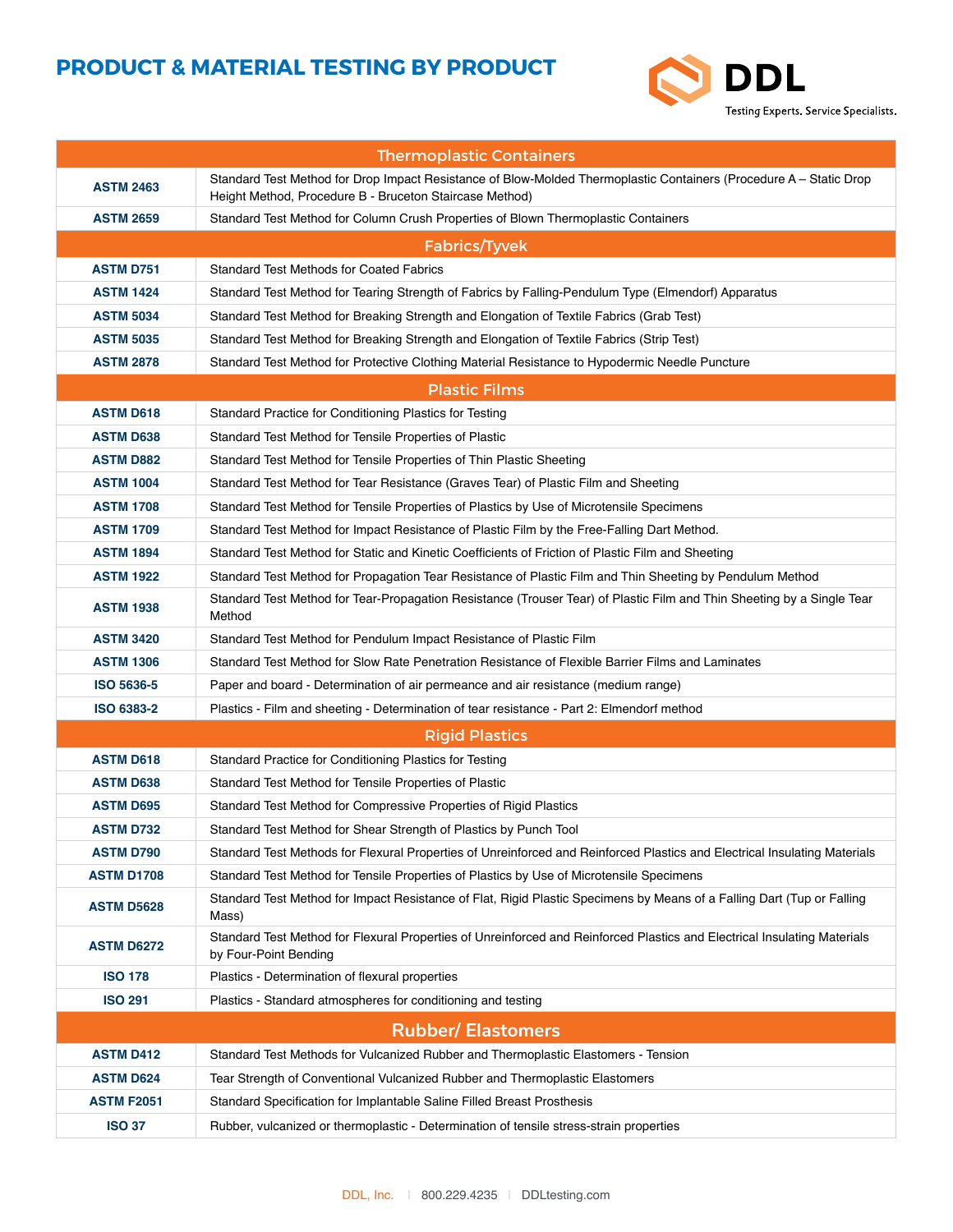

| <b>Adhesives</b>                  |                                                                                                                                               |  |
|-----------------------------------|-----------------------------------------------------------------------------------------------------------------------------------------------|--|
| <b>ASTM D903</b>                  | Standard Test Method for Peel or Stripping Strength of Adhesive Bonds                                                                         |  |
| <b>ASTM D1002</b>                 | Standard Test Method for Apparent Shear Strength of Single-Lap-Joint Adhesively Bonded Metal Specimens by Tension<br>Loading (Metal-to-Metal) |  |
| <b>ASTM D1876</b>                 | Standard Test Method for Peel Resistance of Adhesives (T-Peel Test)                                                                           |  |
| <b>ASTM D3163</b>                 | Standard Test Method for Determining Strength of Adhesively Bonded Rigid Plastic Lap-Shear Joints in Shear by Tension<br>Load-ing             |  |
| <b>ASTM D3164</b>                 | Standard Test Method for Strength Properties of Adhesively Bonded Plastic Lap-Shear Sandwich Joints in Shear by<br><b>Tension Loading</b>     |  |
| <b>ASTM D3330</b>                 | Standard Test Method for Peel Adhesion of Pressure-Sensitive Tape                                                                             |  |
| <b>ASTM D3759</b>                 | Standard Test Method for Breaking Strength and Elongation of Pressure-Sensitive Tape                                                          |  |
| <b>ASTM D5868</b>                 | Standard Test Method for Lap Shear Adhesion for Fiber Reinforced Plastic (FRP) Bonding                                                        |  |
| <b>ASTM D6862</b>                 | Standard Test Method for 90 Degree Peel Resistance of Adhesives                                                                               |  |
| <b>ASTM F88</b>                   | Standard Test Method for Seal Strength of Flexible Barrier Materials                                                                          |  |
| <b>ASTM F2824</b>                 | Standard Test Method for Mechanical Seal Strength Testing for Round Cups and Bowl Containers with Flexible Peelable<br>Lids                   |  |
| <b>Luer/Small Bore Connectors</b> |                                                                                                                                               |  |
| <b>ISO 594-1</b>                  | Conical fittings with 6% (Luer) taper for syringes, needles and certain other medical equipment - Part 1: General require-<br>ments           |  |
| <b>ISO 594-2</b>                  | Conical fittings with 6% (Luer) taper for syringes, needles and certain other medical equipment - Part 2: Lock fittings                       |  |
| ISO 80369-1                       | Small-bore connectors for liquids and gases in healthcare applications - Part 1: General requirements                                         |  |
| ISO 80369-3                       | Small-bore connectors for liquids and gases in healthcare applications - Part 3: Connectors for enteral applications                          |  |
| ISO 80369-5                       | Small-bore connectors for liquids and gases in healthcare applications-Part 5: Connectors for limb cuff inflation applications                |  |
| <b>ISO 80369-6</b>                | Small-bore connectors for liquids and gases in healthcare applications - Part 6: Connectors for neuraxial applications                        |  |
| <b>ISO 80369-7</b>                | Small-bore connectors for liquids and gases in healthcare applications - Part 7: Connectors for intravascular or hypodermic<br>applications   |  |
| ISO 80369-20                      | Small-bore connectors for liquids and gases in healthcare applications- Part 20: Common test methods                                          |  |
| <b>BS EN1707</b>                  | Conical fittings with a 6 % (Luer) taper for syringes, needles and certain other medical equipment. Lock fittings.                            |  |
| <b>BS EN20594-1</b>               | Conical fittings with a 6% (Luer) taper for syringes, needles and certain other medical equipment. General requirements.                      |  |
|                                   | <b>Syringes and Injectors</b>                                                                                                                 |  |
| <b>ISO 594-1</b>                  | Conical fittings with 6% (Luer) taper for syringes, needles and certain other medical equipment -<br>Part 1: General require-ments            |  |
| <b>ISO594-2</b>                   | Conical fittings with 6% (Luer) taper for syringes, needles and certain other medical equipment -<br>Part 2: Lock fittings                    |  |
| <b>ISO 7886-1</b>                 | Sterile hypodermic syringes for single use - Part 1: Syringes for manual use                                                                  |  |
| <b>ISO 7886-2</b>                 | Sterile hypodermic syringes for single use - Part 2: Syringes for use with power-driven syringe pumps.                                        |  |
| <b>ISO 7886-3</b>                 | Sterile hypodermic syringes for single use - Part 3: Auto-disable syringes for fixed-dose immunization                                        |  |
| <b>ISO 7886-4</b>                 | Sterile hypodermic syringes for single use - Part 4: Syringes with re-use prevention feature                                                  |  |
| <b>ISO 8537</b>                   | Sterile single-use syringes, with or without needle, for insulin                                                                              |  |
| ISO 11040-4                       | Prefilled syringes - Part 4: Glass barrels for injectables and sterilized subassembled syringes ready for filling                             |  |
| <b>ISO 11040-6</b>                | Prefilled syringes - Part 6: Plastic barrels for injectables                                                                                  |  |
| <b>ISO 11040-8</b>                | Prefilled syringes- Part 8: Requirements and test methods for finished prefilled syringes                                                     |  |
| ISO 11608-1                       | Needle-based injection systems for medical use - Part 1: Needle-based injection systems                                                       |  |
| <b>ISO 11608-2</b>                | Needle-based injection systems for medical use - Part 2: Needles                                                                              |  |
| ISO 11608-3                       | Needle-based injection systems for medical use-Requirements and test methods-Part 3: Finished containers                                      |  |
| <b>BS EN1707</b>                  | Conical fittings with a 6 % (Luer) taper for syringes, needles and certain other medical equipment. Lock fittings.                            |  |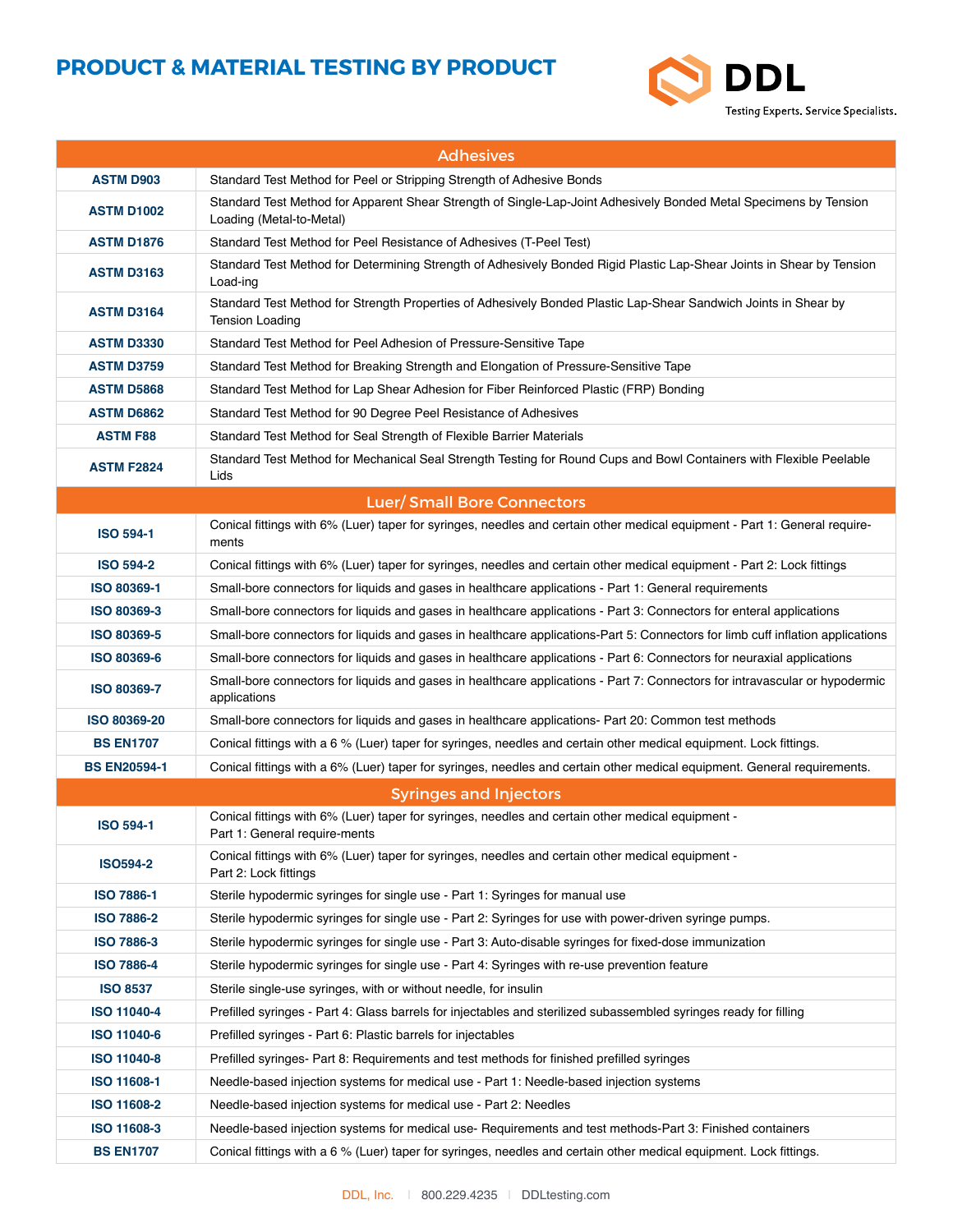

| <b>BS EN20594-1</b> | Conical fittings with a 6% (Luer) taper for syringes, needles and certain other medical equipment. General requirements.                                                                         |
|---------------------|--------------------------------------------------------------------------------------------------------------------------------------------------------------------------------------------------|
| <b>JIS T3201</b>    | Glass Syringes                                                                                                                                                                                   |
|                     | <b>Infusion Equipment and Sets</b>                                                                                                                                                               |
| <b>ISO 8536-1</b>   | Infusion equipment for medical use - Part 1: Infusion glass bottles                                                                                                                              |
| <b>ISO 8536-2</b>   | Infusion equipment for medical use - Part 2: Closures for infusion bottles                                                                                                                       |
| ISO 8536-3          | Infusion equipment for medical use - Part 3: Aluminum caps for infusion bottles                                                                                                                  |
| <b>ISO 8536-4</b>   | Infusion equipment for medical use - Part 4: Infusion sets for single use, gravity feed                                                                                                          |
| <b>ISO 8536-5</b>   | Infusion equipment for medical use - Part 5: Burette infusion sets for single use, gravity feed                                                                                                  |
| <b>ISO 8536-6</b>   | Infusion equipment for medical use - Part 6: Freeze drying closures for infusion bottles                                                                                                         |
| <b>ISO 8536-7</b>   | Infusion equipment for medical use - Part 7: Caps made of aluminum-plastics combinations for infusion bottles                                                                                    |
| <b>ISO 8536-8</b>   | Infusion equipment for medical use - Part 8: Infusion sets for single use with pressure infusion equipment                                                                                       |
| <b>ISO 8536-9</b>   | Infusion equipment for medical use - Part 9: Fluid lines for single use with pressure infusion equipment                                                                                         |
| ISO 8536-10         | Infusion equipment for medical use - Part 10: Accessories for fluid lines for single use with pressure infusion equipment                                                                        |
| ISO 8536-11         | Infusion equipment for medical use - Part 11: Infusion filters for single use with pressure infusion equipment                                                                                   |
| ISO 8536-12         | Infusion equipment for medical use - Part 12: Check valves                                                                                                                                       |
| <b>ISO 1135-4</b>   | Transfusion equipment for medical use- Part 4: Transfusion sets for single use, gravity feed                                                                                                     |
| <b>ISO 1135-5</b>   | Transfusion equipment for medical use- Part 5: Transfusion sets for single use with pressure infusion apparatus                                                                                  |
|                     | <b>Fiberboard</b>                                                                                                                                                                                |
| <b>TAPPI T807</b>   | Bursting Strength of Paperboard and Linerboard                                                                                                                                                   |
| <b>TAPPI T810</b>   | Bursting Strength of Corrugated and Solid Fiberboard                                                                                                                                             |
| <b>TAPPI T811</b>   | Edgewise Compressive Strength of Corrugated Fiberboard (short column test)                                                                                                                       |
| <b>TAPPI T839</b>   | Edgewise Compressive Strength of Corrugated Fiberboard using the Clamp Method                                                                                                                    |
|                     | <b>Paper Products</b>                                                                                                                                                                            |
| <b>TAPPI T410</b>   | Grammage of paper and paperboard                                                                                                                                                                 |
| <b>TAPPI T411</b>   | Thickness (Caliper) of Paper, Paperboard and Combined Board                                                                                                                                      |
| TAPPI T414          | Internal Tearing resistance of Paper (Elmendorf)                                                                                                                                                 |
| <b>TAPPI T460</b>   | Air Resistance of Paper (Gurley)                                                                                                                                                                 |
| <b>TAPPI T494</b>   | Tensile Properties of Paper and Paperboard                                                                                                                                                       |
| <b>TAPPI T807</b>   | Bursting Strength of Paperboard and Linerboard                                                                                                                                                   |
| ISO 5636-5          | Paper and board - Determination of air permeance and air resistance (medium range)                                                                                                               |
|                     | Other                                                                                                                                                                                            |
| <b>ASTM D880</b>    | Standard Test Method for Impact Testing for Shipping Containers and Systems                                                                                                                      |
| <b>ASTM D3332</b>   | Standard Test Methods for Mechanical-Shock Fragility of Products, Using Shock Machines                                                                                                           |
| <b>ASTM D3580</b>   | Standard Test Methods for Vibration (Vertical Linear Motion) Test of Products                                                                                                                    |
| <b>ASTM D5264</b>   | Standard Practice for Abrasion Resistance of Printed Materials by the Sutherland Rub Tester                                                                                                      |
| <b>ASTM E96</b>     | Standard Test Methods for Water Vapor Transmission of Materials                                                                                                                                  |
| <b>ASTM F1929</b>   | Standard Test Method for Detecting Seal Leaks in Porous Medical Packaging by Dye Penetration                                                                                                     |
| IEC 60601-2-2       | Medical electrical equipment - Part 2-2: Particular requirements for the basic safety and essential performance of high<br>frequen-cy surgical equipment and high frequency surgical accessories |
| <b>IEC 60529</b>    | Degrees of protection provided by enclosures (IP Code)                                                                                                                                           |
| <b>JIS T3224</b>    | Sterile syringe filter                                                                                                                                                                           |